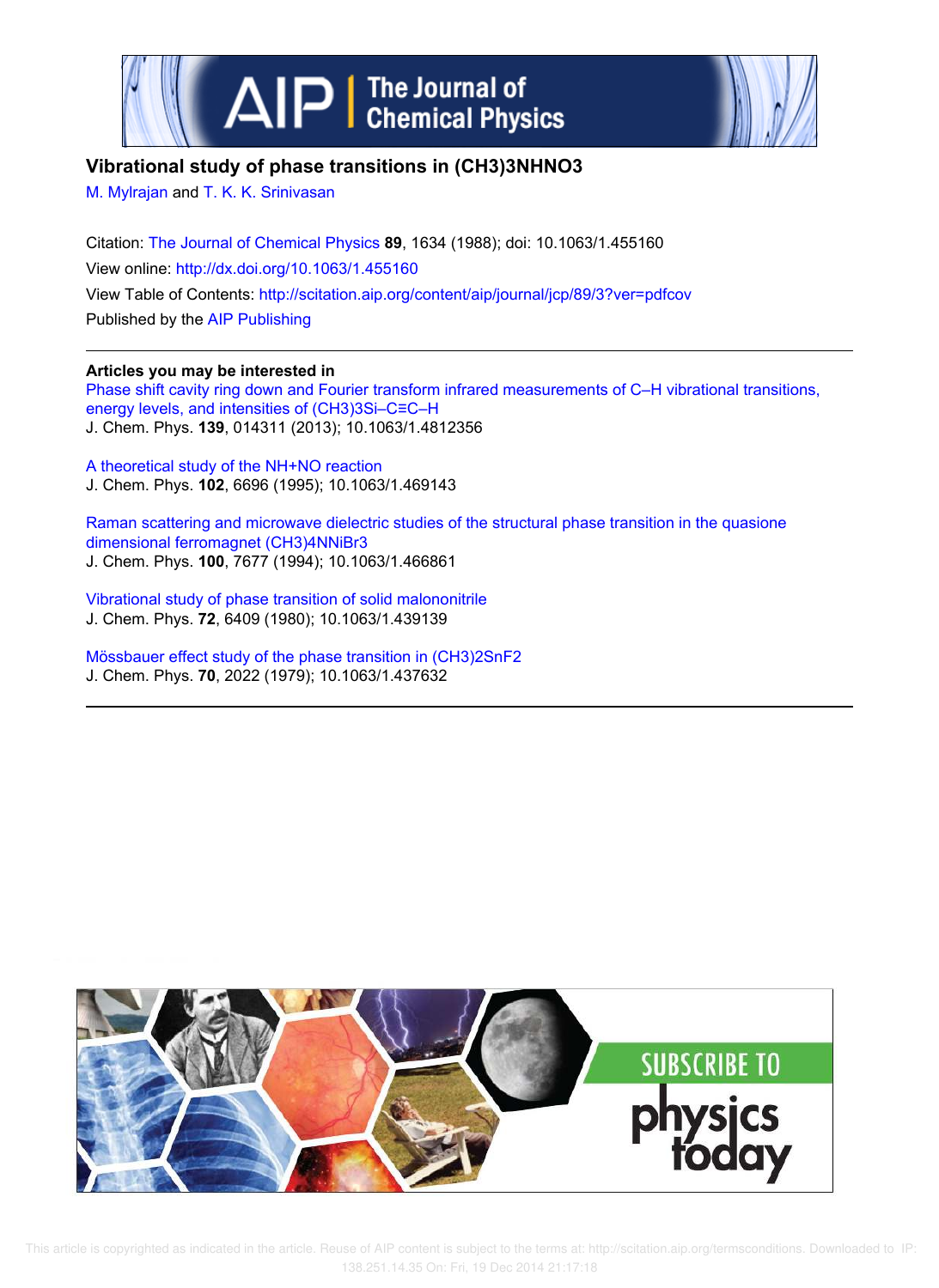# **Vibrational study of phase transitions in (CH3hNHN0<sup>3</sup>**

M. Mylrajan and T. K. K. Srinivasan<sup>a)</sup>

*Regional Sophisticated Instrumentation Centre. Indian Institute o/Technology. Madras 600 036 India* 

(Received 13 November 1987; accepted 14 April 1988)

 $(CH_3)$ , NHNO<sub>3</sub> belongs to the monoclinic system with space group  $P2_1/c$  ( $C_{2h}^5$ ) with four molecules per unit cell. Raman and infrared spectra ( $10-5000$  cm<sup>-1</sup>) of single crystals and polycrystalline samples of  $(CH_3)_3$  NHNO<sub>3</sub> and of its N-deuterated derivative were investigated in the temperature range 90–415 K. Assignments of the measured frequencies to the internal vibrational modes were obtained. A systematic temperature dependent study of frequencies, bandwidths and integrated intensities was performed. The results indicate the existence of phase transitions at 359 and 407 K and both phase transitions show thermal hysteresis, characteristic of first order. In the high temperature phases II and I, the cations and anions achieve reorientational motion.

## I. **INTRODUCTION**

Ammonium nitrate in the solid state is an ionic crystal consisting of tetrahedral NH<sub>4</sub><sup>+</sup> cations and planar NO<sub>3</sub><sup>-</sup> anions. These ions are not only coupled by strong ionic interaction but also by hydrogen bonding. Ammonium nitrate forms several stable polymorphs<sup>1,2</sup> as the temperature is lowered from the melting point to 10K. Among these, three high temperature phases are thermally disordered, each with a different degree of molecular rotation. Raman and infrared studies of the phase transitions have been carried out by many researchers<sup>3-6</sup> from the point of view of orientational order and the dynamics of the orientational states of the  $NH<sub>4</sub><sup>+</sup>$  and NO<sub>3</sub><sup>-</sup> ions.

It is of interest to determine the type and temperature of phase transitions of compounds with cations of various geometries, since rotation of cations would involve two or more nonequivalent axes with considerably different moments of inertia. Further with increasing substitution of hydrogen by methyl groups, the space group requirements for cationic rotation increases simultaneously. In the series  $[(CH_3)_n]$  $NH_{4-n}$  ]NO<sub>3</sub>  $n = 1, 2, 3$ , and 4, the symmetry and the size of the cation is systematically changed with increasing *n,* while the size of the anion remains constant throughout.

Vibrational spectra and differential scanning calorimetric studies<sup>7,8</sup> of  $CH_3NH_3NO_3$  (1MANO) in the temperature range 30-400 K showed the existence of three phases. A thermal hysteresis characteristic of first order was observed in the phase II-I transition. Raman and infrared spectral features indicate phase I to be a plastic phase in which cations and anions achieve isotropic reorientational motion. On the other hand vibrational spectra<sup>9</sup> of tetramethylammonium nitrate (4MANO) the extreme member of the series revealed two phase transitions (three phases) very close to room temperature. In contrast to this tri- and tetramethylammonium chlorides (3MACL and 4MACL) have been reported to exhibit one and four phase transitions, respectively.<sup>10,11</sup>

When the anion in 3MACL was replaced by  $ClO<sub>4</sub>$ . (3MAP) which is of tetrahedral symmetry, two phase transitions at 397 and 480 K were observed.<sup>12-14</sup> It is therefore desirable to establish the phase transitions in trimethylammonium nitrate (3MANO) compared to 3MACL and  $3MAP$ . NMR and differential thermal analysis<sup>15</sup> (DTA) of 3MANO indicate phase transitions at 359 and 407 K. In this paper, Raman and infrared studies of phase transitions and assignments of vibrational modes are reported for the first time. In this part we would like to develop the results obtained so far in order to obtain some insight into the mechanisms of the phase transitions.

### II. **EXPERIMENTAL**

3MANO was prepared by mixing equimolar quantities of trimethylamine with nitric acid and subsequent recrystallization from isopropyl alcohol. Single crystals of 3MANO were obtained by slow evaporation of its aqueous solution. N-deuterated 3MANO was prepared by repeatedly dissolving 3MANO in  $D<sub>2</sub>O$  (99.4%) and subsequent evaporation. Infrared spectra were recorded on Perkin-Elmer 983 and Polytec FIR 30 spectrometers in the ranges 5000-300 and  $300-10$  cm<sup> $-1$ </sup>, respectively. Fluorolube and nujol mull techniques were used in the infrared region. A polyethylene pellet method was used in the far infrared region.

Raman spectra were measured on single crystals, polycrystalline powders, and aqueous solutions using a standard 90· configuration. The laser employed was a Spectra-Physics Model 165 argon ion laser operating at 200-300 mW power on the 5145 A line. The scattered radiation was analyzed with a Cary 82 triple monochromator. Spectral slit widths in the range  $1-3$  cm<sup>-1</sup> were used, depending on the sample employed. The frequencies obtained are correct within  $\pm 1$  $cm<sup>-1</sup>$ . Most of the spectra were recorded with a scanning speed of 30 cm<sup> $-1$ </sup> min<sup>-1</sup>. An all glass conventional type liquid nitrogen container cell provided with a heating coil was used for temperature dependent Raman spectral studies. A Specac variable temperature cell was used in the infrared studies. Thermocouple readings and Stokes/anti-Stokes ratios were used to estimate the sample temperatures. Temperatures measured with the therocouple were within  $\pm 1$ K. A single crystal x-ray diffraction analysis was carried out on an Enraf-Nonius CAD-4 x-ray diffractometer with  $MoK_{\alpha}$  radiation.

1634 J. Chern. Phys. 89 (3). 1 August 1988 0021-9606/88/151634-08\$02.10 © 1988 American Institute of Physics

a) To whom correspondence should be addressed.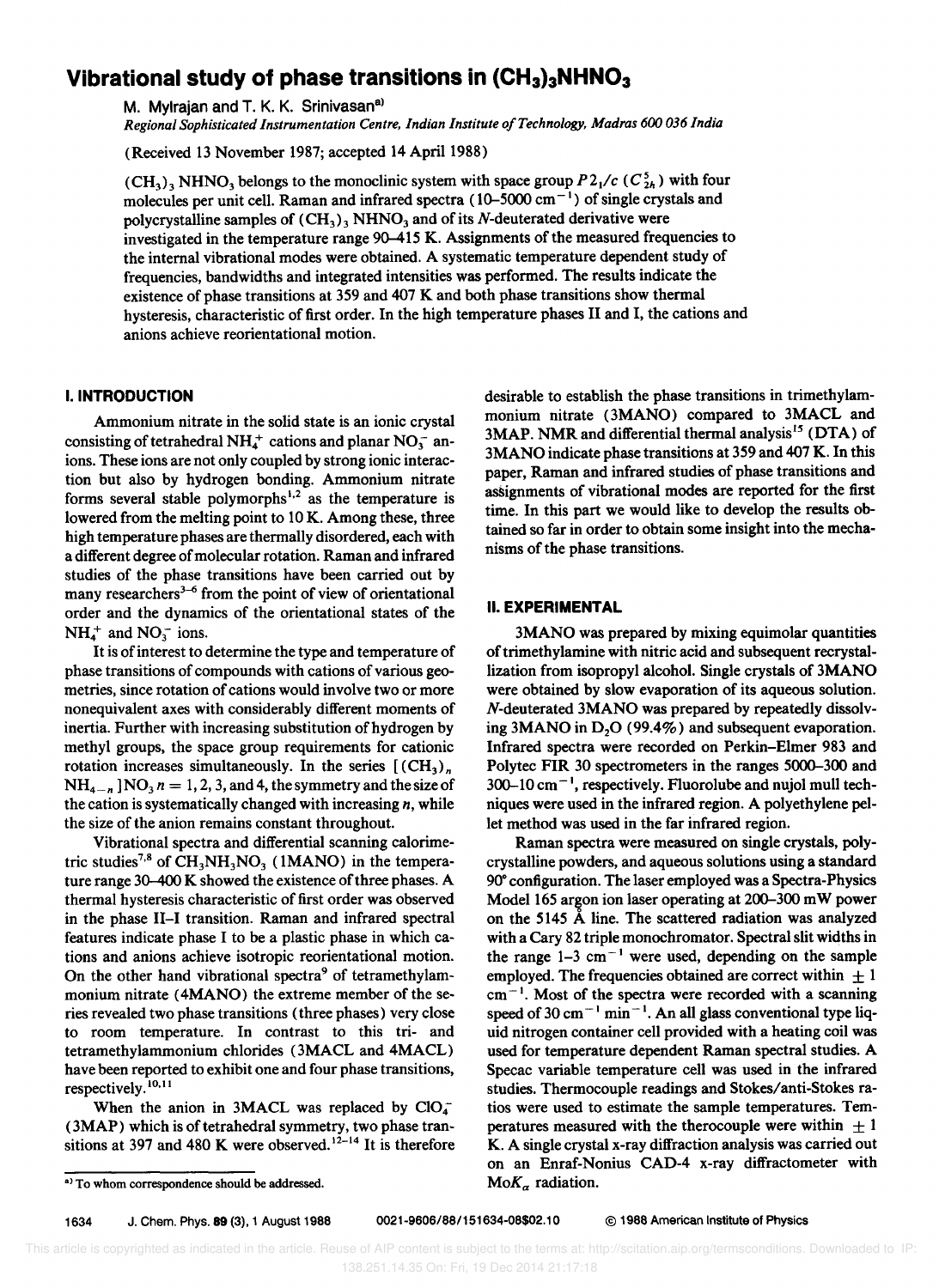

FIG. 1. Unit cell contents of 3MANO.

### **III. RESULTS AND DISCUSSION**

#### **A. Crystal structure**

The crystal structure of 3MANO was solved by direct methods using the SHELX-76<sup>16</sup> program, based on 722 unique reflections (detailed analysis to be published separately). 3MANO belongs to the monoclinic system at 300 K with space group  $P2_1/c$  ( $C_{2h}^5$ ) containing four molecules per unit cell. The unit cell constants are:  $a = 5.595(2)$ ;  $b = 10.495(5)$ ;  $c = 10.848(4)$  Å, and  $\beta = 95.64(4)$ °;  $V = 633.9 \text{ Å}^3$ . Both cations and anions lie on general sites and are linked together by hydrogen bonds with  $N \cdots$ O and  $O \cdot \cdot H$  distances of 2.948 and 2.303 Å, respectively. The N- O distances for the  $NO<sub>3</sub><sup>-</sup>$  ions are 1.240(5), 1.230(5), and 1.208(5) Å. The O-N-O angles are 119.6(4), 117.6(4), and 122.7(5)". The N-C distances are 1.498(6), 1.500(7), and 1.483(7) A. The C-N-C angles are 110.2(5), 112.0(5), and 110.7(5)°. Figure 1 represents the unit cell contents of 3MANO.

#### **B. Vibrational spectra**

The 36 vibrational degrees of freedom of the trimethylammonium ion under  $C_{3v}$  symmetry are distributed as  $8A_1 + 4A_2 + 12E$  and the classification of the normal modes  $v_1 - v_{24}$  to the different symmetry species are similar to those reported for 3MAX (X = Cl, Br, and I).<sup>17</sup> The internal modes of the cations and anions numbering **144** and 24, respectively, under the factor group  $C_{2h}$  are characterized as follows:

|                                                  |             | $\Gamma$ internal $[(CH_3)_3NH^+]$ : $36(A_g + B_g + A_u + B_u)$ , |  |  |  |  |
|--------------------------------------------------|-------------|--------------------------------------------------------------------|--|--|--|--|
| $\Gamma$ internal                                | $(NO_3^-):$ | $6(A_g + B_g + A_u + B_u).$                                        |  |  |  |  |
| The 15 external entired modes are represented as |             |                                                                    |  |  |  |  |

The 45 external optical modes are represented as

 $\Gamma$  external:  $12(A_g + B_g) + 11A_u + 10B_u$ .

The gerade modes are Raman active and the ungerade modes are infrared active. The Raman tensor elements are *aa, bb, cc, and ac for*  $A_g$  *and <i>ab, bc for*  $B_g$ *. Figure 2 shows the* single crystal Raman spectra of 3MANO at 300 K. The geometries used for single crystal Raman studies are  $a(bb)c^*$ and  $a(ba)c^*$ , where a, b, and  $c^*$  form an orthogonal set.



FIG. 2. Single crystal Raman spectra of 3MANO.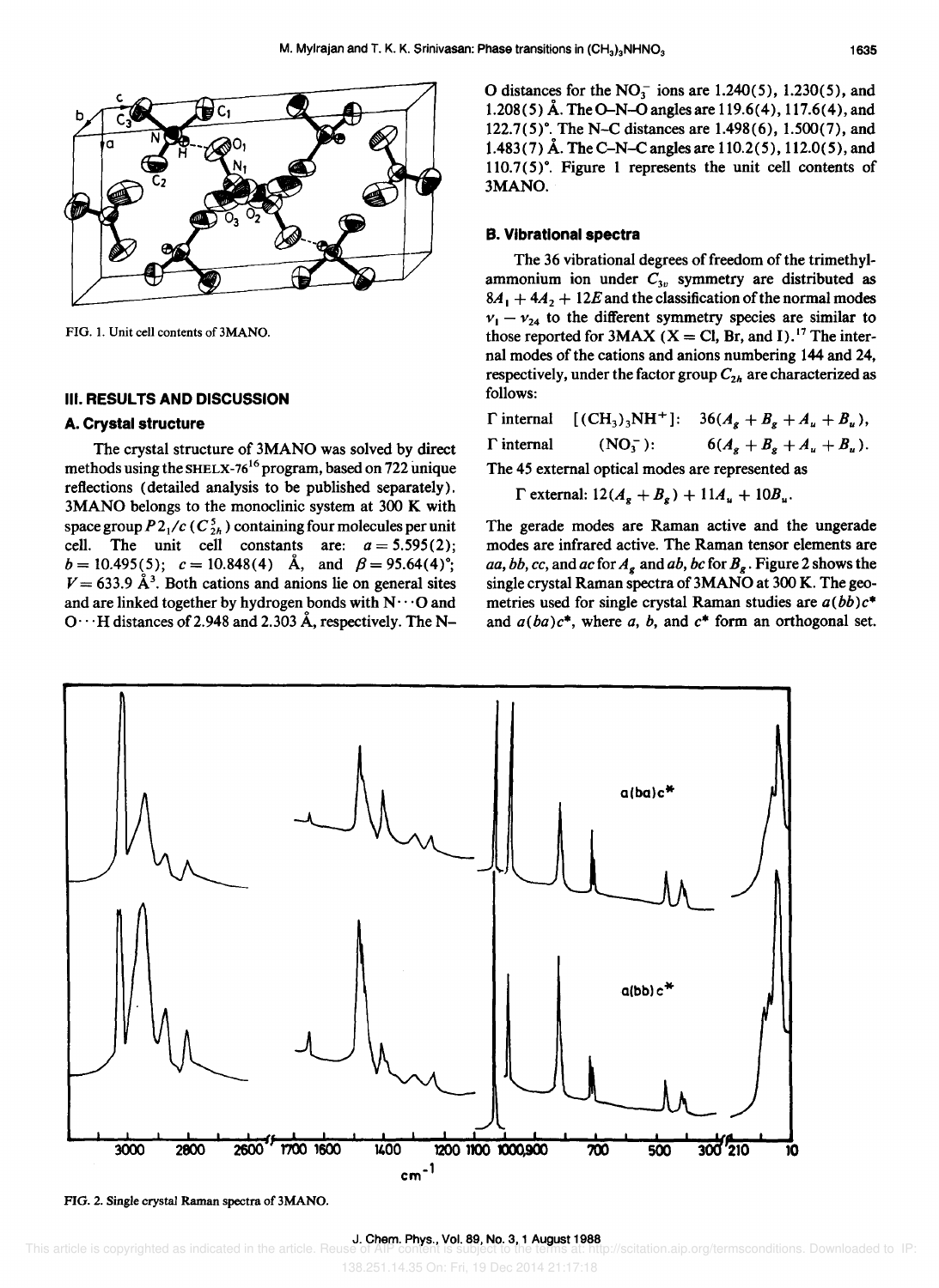

FIG. 3. Raman spectra of 3MANO (polycrystalline sample) at different temperatures.

Figures 3 and 4 represent the Raman and infrared spectra at different temperatures. Figure 5 represents the far infrared spectra at 300 and 90 K. The solid phases between 359 and 407 K, and above 407 K are referred to as phase II and I, respectively. Figure 6 represents the frequency variation of some of the infrared bands as a function of temperature. Since the sample showed signs of decomposition in the laser beam above 380 K, no Raman spectral measurements were taken in phase I. Peak positions and assignments are summarized in Table I. Symmetry classification of the normal modes of vibrations of the  $NO<sub>3</sub><sup>-</sup>$  is as that of 1MANO.

Significant changes are observed in the Raman and infrared spectra of phase II compared to phase III. In the phase III-II transition, the  $v_i$  symmetric stretching mode shows a sudden shift in frequency at 359 K, with a concomitant increase in bandwidth and decrease in integrated intensity in the Raman and infrared spectra (Figs. 3 and 7, respectively). In the phase II-I transition, also the  $v'_1$  infrared band shows an increase in integrated intensity and the  $\gamma$ (CH<sub>3</sub>) band shows decrease in frequency position with thermal hysteresis as shown in Fig. 8. The FWHM of the  $v'_2$  infrared mode at  $828 \text{ cm}^{-1}$  shows a considerable increase in the phase III-II transition with thermal hysteresis as shown in Fig. 9. The  $v'_3$  and  $v'_4$  modes are degenerate. The bands due to  $v'_3$  in the Raman spectrum of phase II are very weak and in phase III these are present at 1300 and 1385 cm<sup> $-1$ </sup>. In the infrared spectrum, strong bands due to the  $v'_1$  mode are observed at 1305 and 1355 cm<sup>-1</sup> in phase III and 1305 and 1358 cm<sup>-1</sup> in phase II. In the Raman spectrum of phase III at 90 K for the  $v_4$  mode, site group splitting of the order of 11 cm<sup>-1</sup> is observed while the splitting is reduced to 8 cm<sup> $-1$ </sup> in phase II.

The assignments of the normal modes of vibrations of the cations of 3MANO compare well with those of other trimethylammonium halides.<sup>17</sup> Both 3MANO and 3MACL belong to monoclinic systems but the site symmetry in the former is  $C_1$ , whereas it is  $C_s$  in the latter.

Both  $NC_3$  and  $CH_3$  group vibrations show considerable temperature dependence. The nondegenerate vibrations show a slight downward trend in the high temperature phase II. The NC<sub>3</sub> symmetric stretch at 820 cm<sup>-1</sup> in the Raman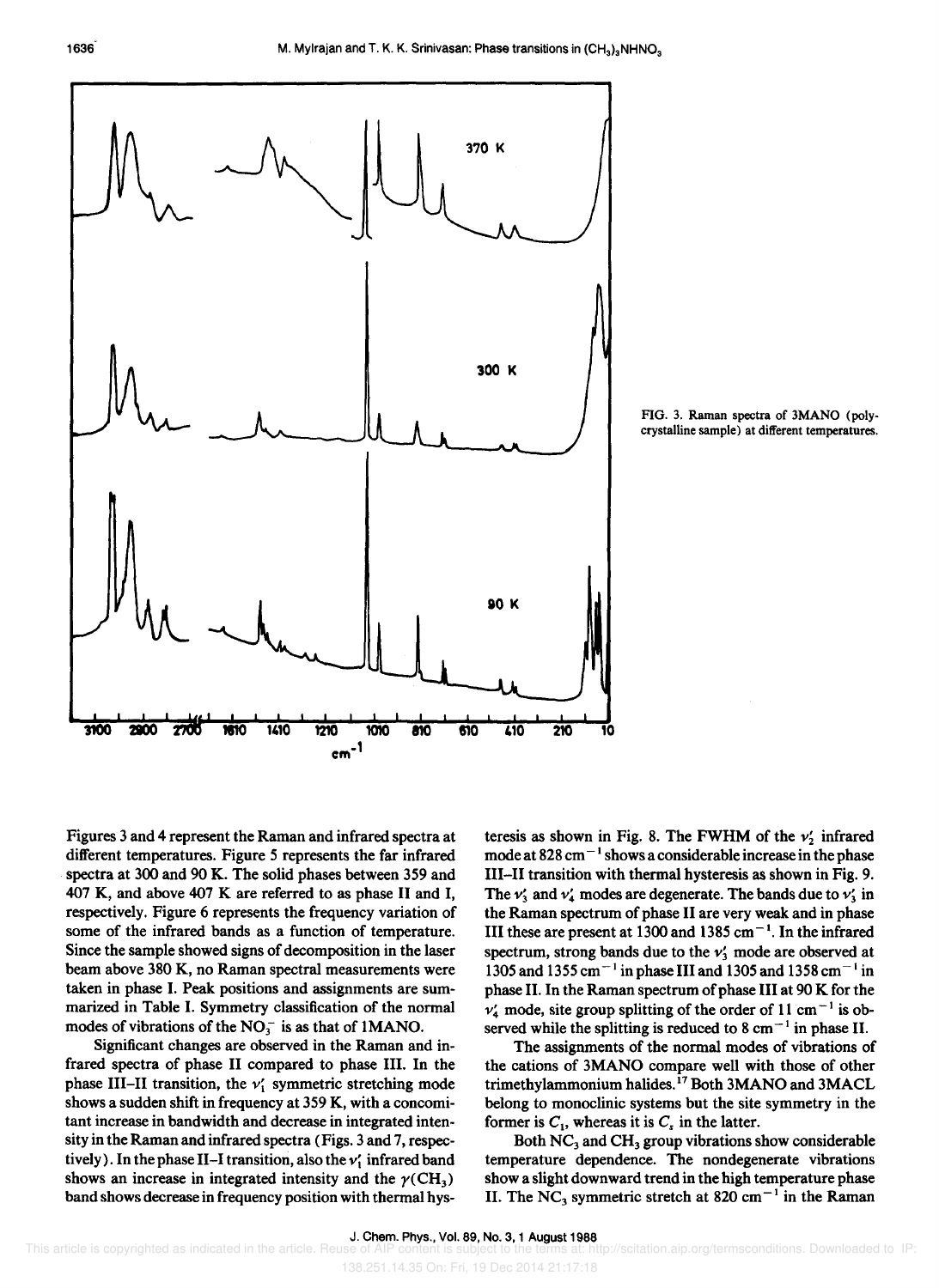

FIG. 4. Infrared spectra of 3MANO at different temperatures.

spectra of phase III shifts to 818 cm<sup> $-1$ </sup> in phase II, and the FWHM shows a sudden increase at the phase transition temperature. The  $NC_3$  asymmetric stretch shows a single broad band at 986 cm<sup> $-1$ </sup> in the Raman spectrum of phase III, and at 90 K the site group splitting due to the removal of degeneracy is shown by the presence of two bands at 991 and 994  $cm<sup>-1</sup>$ . In the Raman spectrum of phase II only one band is observed at 984 cm<sup> $-1$ </sup>. The infrared spectrum also shows similar changes except that the splitting not observed in Raman spectra is present in phase III at 300 K.

For the deformation vibrations of the  $NC<sub>3</sub>$  group, a nondegenerate mode and a doubly degenerate mode are expected under the point group *C3v '* Raman spectrum of phase III shows a doublet at 406 and 416 cm<sup>-1</sup> similar to 3MAX (where  $X = Cl$ , Br, I, and  $ClO<sub>4</sub>$ ) consequent to the removal

of degeneracy at the site  $C_1$ , whereas in phase II, a single weak and broad band at  $415 \text{ cm}^{-1}$  is observed. The CH<sub>3</sub> rocking mode at  $1068 \text{ cm}^{-1}$  in phase III in the infrared spectrum shows considerable temperature dependence. It appears as a doublet at 1071 and 1074 cm<sup>-1</sup> at 90 K. In phase II it shifts to 1066  $cm^{-1}$  and appears as a broad band. At the phase II-I transition, also, it shows a sudden shift in frequency with thermal hysteresis as shown in Fig. 8.

The part of the infrared spectrum near  $3000 \text{ cm}^{-1}$ is complex. The  $\nu$ NH in phase III appears at 3065 cm<sup>-1</sup> at 300 K, while at 90 K it appears at 3070 cm<sup> $-1$ </sup> which shifts to 2290 cm<sup>-1</sup> in the N-deuterated analog. The N-H $\cdots$ O distance 2.948 A is comparable with 2.938 A observed for 3MAP.<sup>14</sup> However the vNH of 3MAP at 3160 cm<sup>-1</sup> is higher than that of 3MANO indicating that the hydrogen bond-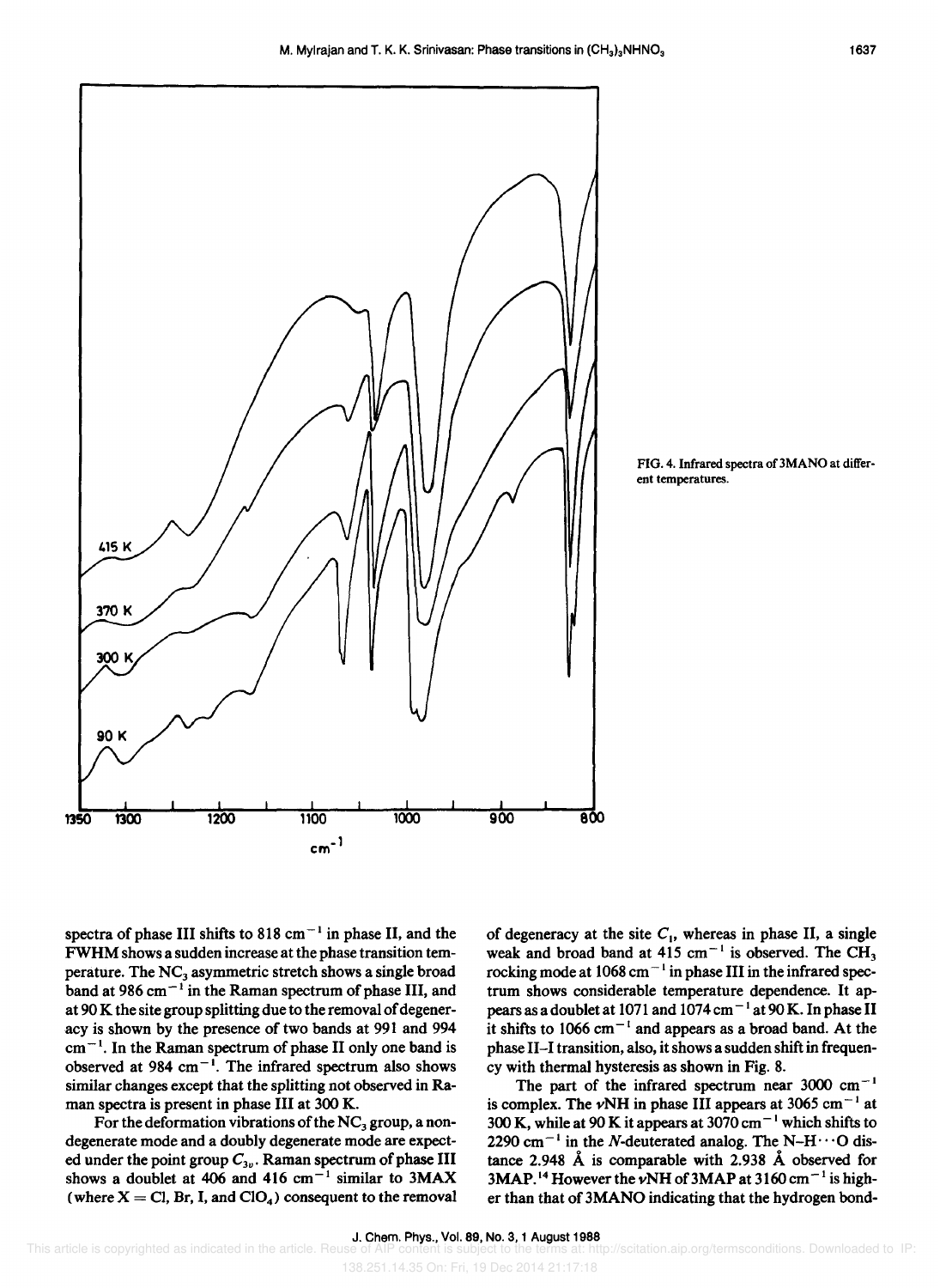

FIG. 5. Far infrared spectra of 3MANO at 300 and 90 K.



(temperature increasing).

## J. Chem. Phys., Vol. 89, No.3, 1 August 1988

138.251.14.35 On: Fri, 19 Dec 2014 21:17:18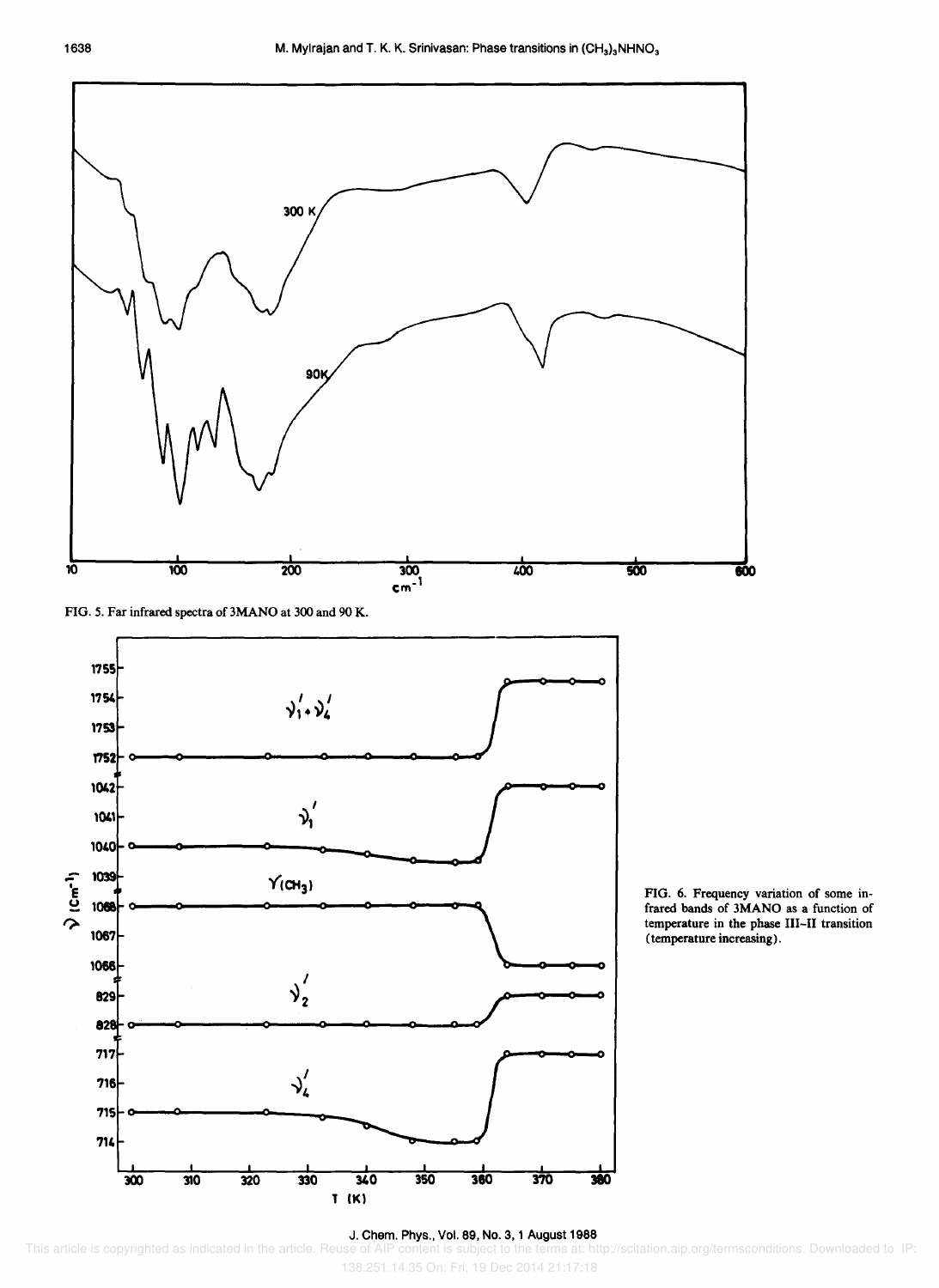TABLE I. Raman and infrared frequencies  $(cm<sup>-1</sup>)$  and assignments for 3MANO.

|                       | Raman                                            |              | Infrared                    |              |              |                    |                                                                                   |
|-----------------------|--------------------------------------------------|--------------|-----------------------------|--------------|--------------|--------------------|-----------------------------------------------------------------------------------|
| <b>Phase</b>          | Phase III                                        |              | Phase III<br>Phase<br>Phase |              |              |                    |                                                                                   |
| $\mathbf{I}$<br>370 K | 300 K                                            | 90 K         | I<br>412K                   | П<br>370 K   | 300 K        | 90 K               | Assignments                                                                       |
| 1                     | $\boldsymbol{2}$                                 | 3            | 4                           | 5            | 6            | 7                  | 8                                                                                 |
|                       | $45A_g$                                          | 49           |                             |              | 44           | 45                 |                                                                                   |
| 40                    | 53 $A_{\rm g}$                                   | 64           |                             |              | 65           | 68                 | <b>Translations</b>                                                               |
|                       | 55B,<br>$75A_g$ , $B_g$                          | 70<br>75     |                             |              | 78           | 80                 | and<br>librations                                                                 |
|                       | 81A <sub>g</sub>                                 | 90           |                             |              | 85           | 90                 | of cations                                                                        |
|                       | 95 $A_{\rm g}$                                   | 101          |                             |              | 98           | 100                | and anions                                                                        |
|                       | 105 $B_{g}$                                      | 110          |                             |              | 118          | 121                |                                                                                   |
|                       |                                                  |              |                             |              |              | 131                |                                                                                   |
|                       |                                                  |              |                             |              | 153<br>168   | 157<br>168         |                                                                                   |
|                       |                                                  |              |                             |              | 180          | 181.               |                                                                                   |
|                       |                                                  |              |                             |              | 285          | 290                | $v_{24}$ , $\tau$ CH <sub>3</sub>                                                 |
|                       | 406 $A_{g}$ , $B_{g}$                            | 409          |                             | 408          | 408          | 407                | $v_{23}$ , $\delta$ CN                                                            |
| 415                   | 416 $A_{R}$ , $B_{R}$<br>466 $B_{r}$             | 421          | 417                         | 417          | 416          | 417                |                                                                                   |
| 467                   | $468 A_{\bullet}$                                | 473          | 466                         | 466          | 468          | 468                | $\nu_{\rm s}$ , $\delta$ CN                                                       |
| 708                   | 708 $A_{g}$ , $B_{g}$                            | 707          |                             | 707          | 705          | 706 '              | ν,                                                                                |
| 716                   | 717 $A_{g}$ , $B_{g}$                            | 718          | 717                         | 716          | 714          | 717                |                                                                                   |
|                       | 813 A <sub>g</sub>                               | 819          |                             |              |              |                    | $2v_{23}$                                                                         |
| 818                   | 820 $A_{g}$ , $B_{g}$                            | 824          | 828                         | 828          | 822<br>828   | 824<br>829         | $\nu_7$ , $\nu$ CN                                                                |
| 984                   | 986 $A_{g}$ , $B_{g}$                            | 991          | 982                         | 984          | 985          | 988 }              | $v'_2$<br>$v_{22}$ , $\nu$ CN                                                     |
|                       |                                                  | 994          |                             |              | 992          | 995∫               |                                                                                   |
|                       |                                                  |              |                             |              | 1022         | 1024               | $\nu'_1(N^{18}O^{16}O_2^-)$                                                       |
| 1041                  | 1040 $A_{g}$ , $B_{g}$                           | 1043         | 1038                        | 1042         | 1040         | 1040               | v,                                                                                |
|                       |                                                  | 1049         | 1060                        | 1066         | 1068         | 1071               |                                                                                   |
|                       |                                                  |              |                             |              |              | 1074               |                                                                                   |
| 1248                  | 1248 $A_{g}$ , $B_{g}$                           | 1257         | 1235                        | 1235         | 1238<br>1253 | 1240<br>1257       | $\gamma$ CH <sub>3</sub>                                                          |
|                       |                                                  |              | 1295                        | 1295         | 1295         | $1290 \;$          |                                                                                   |
| 1300                  | 1300 $A_{R}$ , $B_{R}$                           | 1305         | 1305                        | 1305         | 1305         | $1305 \frac{1}{2}$ | $\nu'_3$                                                                          |
| 1385                  | 1385 $A_{\rm g}$                                 | 1385         | 1360                        | 1358         | 1355         | 1370)              |                                                                                   |
|                       | 1400 $A_{\rm g}$                                 | 1394         |                             |              |              |                    | $v_5$ , $v_{19}$                                                                  |
| 1410                  | 1410 $A_{g}$ , $B_{g}$<br>1450 $A_{g}$ , $B_{g}$ | 1408<br>1450 | 1408                        | 1408         | 1408         | $1410\sqrt{ }$     | $\delta$ CH <sub>3</sub> sym.                                                     |
| 1466                  | 1465 $A_{g}$ , $B_{g}$                           | 1465         | 1465                        | 1465         | 1470         | 1465               | $v_4$ , $v_{10}$                                                                  |
| 1480                  | 1476 $A_{\bullet}$                               | 1481         | 1478                        | 1478         | 1480         | 1480               | $v_{16}$ , $v_{17}$                                                               |
|                       | 1487 $B_{\rm g}$                                 | 1493         |                             |              |              |                    | $\delta$ CH <sub>3</sub> asym.                                                    |
| 1652                  | 1488A.<br>$1653 A_{\bullet}$                     | 1497<br>1655 |                             |              |              |                    |                                                                                   |
|                       |                                                  |              | 1745                        | 1745         | 1746         | 1744               | $2v_2'$<br>$v'_1 + v'_4$                                                          |
|                       |                                                  |              |                             | 1755         | 1752         | 1754               |                                                                                   |
|                       |                                                  |              | 2100                        | 2100         | 2100         | 2100               |                                                                                   |
|                       |                                                  |              |                             |              | 2320         | 2320               | Overtones and                                                                     |
|                       |                                                  |              | 2420                        | 2420         | 2420         | 2410               | combinations                                                                      |
|                       |                                                  |              |                             |              | 2515<br>2545 | 2515'<br>2542      | of $\delta CH_3$ , $\gamma$ CH <sub>3</sub><br>and $\delta$ CN                    |
|                       |                                                  |              | 2735                        | 2735         | 2730         | 2730               |                                                                                   |
| 2803                  | 2804 $A_{g}$ , $B_{g}$                           | 2803         | 2800                        | 2800         | 2800         | 2800               | Combinations                                                                      |
|                       | 2813 $A_{g}$ , $B_{g}$                           | 2815         |                             |              |              |                    | and overtones                                                                     |
| 2877                  | 2878 $A_{g}$ , $B_{g}$                           | 2885         | 2845                        | 2845         | 2850         | 2850               | of $\delta$ CH,                                                                   |
| 2960                  | 2954 $A_{g}$ , $B_{g}$                           | 2952         | 2950                        | 2950         | 2950         | 2950               | $v_2$ , $v_{15}$ ; $v$ CH <sub>3</sub> sym.                                       |
|                       |                                                  | 2959         |                             |              |              |                    |                                                                                   |
|                       |                                                  | 2985         |                             |              |              |                    |                                                                                   |
|                       |                                                  | 2995         |                             |              |              |                    |                                                                                   |
|                       | 3027 $A_{g}$                                     | 3024<br>3028 |                             |              |              |                    |                                                                                   |
| 3030                  | 3034 $B_{g}$                                     | 3034         | 3035                        | 3035         | 3035         | 3035               | $v_1, v_9, v_{13}, v_{14}$                                                        |
|                       | $3035 A_{\rm g}$                                 | 3037         |                             |              |              |                    | $\nu$ CH <sub>3</sub> asym.                                                       |
|                       | 3065 $A_{g}$                                     | 3070         | 3055                        | 3055         | 3065         | 3070               | $v_3$ , vNH                                                                       |
|                       |                                                  |              | 4015<br>4275                | 4015<br>4275 | 4016<br>4272 | 4020<br>4275       | $\nu$ CH <sub>3</sub> + $\nu$ CH <sub>3</sub><br>$\nu$ CH <sub>3</sub> + $\nu$ CN |
|                       |                                                  |              | 4427                        | 4427         | 4428         | 4430               |                                                                                   |
|                       |                                                  |              | 4462                        | 4462         | 4460         | 4465               | $\nu$ CH <sub>3</sub> + $\delta$ CH <sub>3</sub>                                  |
|                       |                                                  |              | 4500                        | 4500         | 4500         | 4500               |                                                                                   |

## J. Chern. Phys., Vol. 89, No.3, 1 August 1988

This article is copyrighted as indicated in the article. Reuse of AIP content is subject to the terms at: http://scitation.aip.org/termsconditions. Downloaded to IP:

138.251.14.35 On: Fri, 19 Dec 2014 21:17:18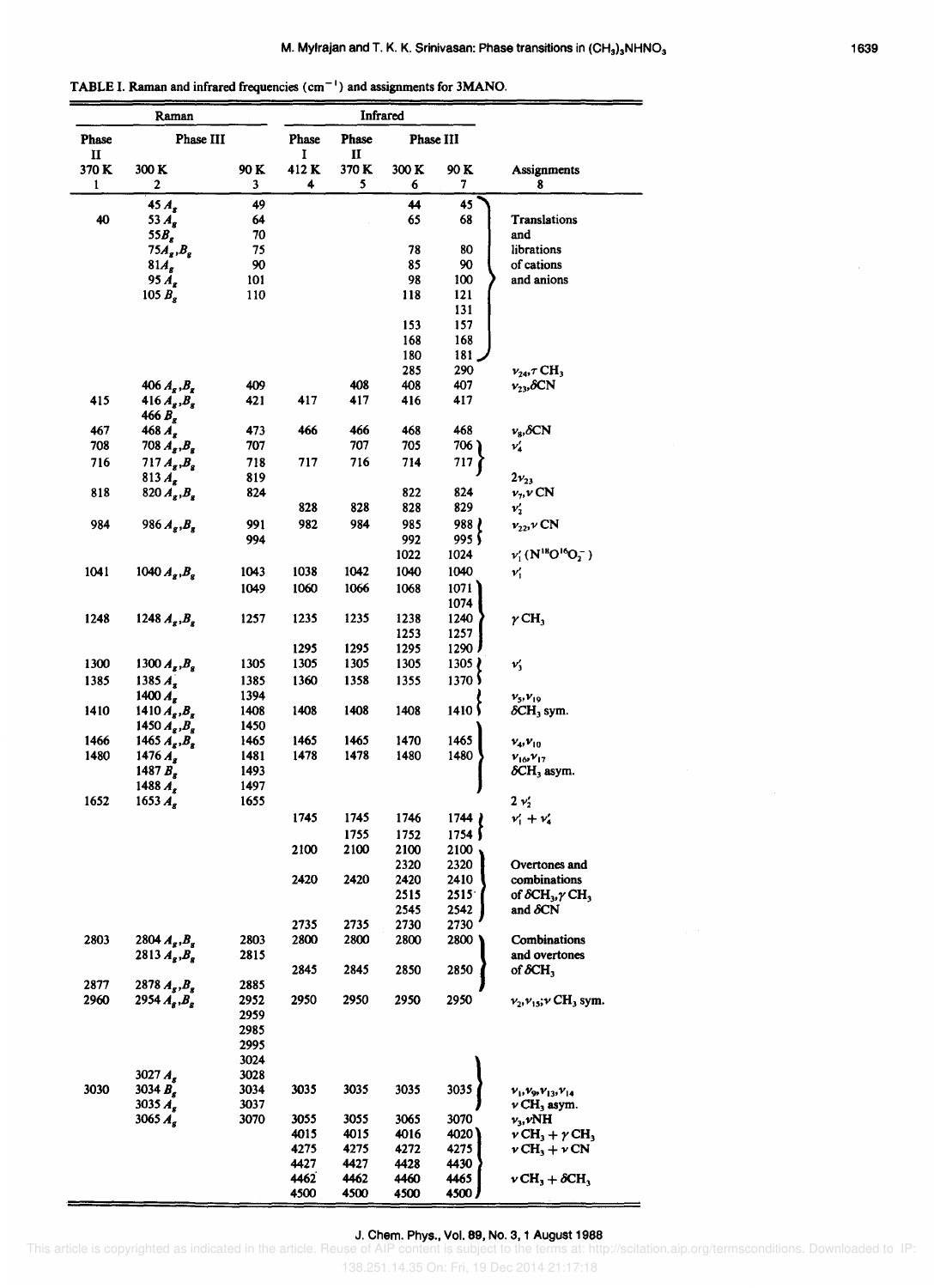

FIG. 7. Hysteresis in the frequency and integrated intensity variation of  $\nu'$ ; infrared mode of 3MANO as function of temperature in phase III-II transition.

ing in 3MANO is stronger than that in 3MAP. It has been reported<sup>18</sup> that the  $\nu$ NH frequency of a salt of a complex tertiary amine varied from 2600 to 2800 to 3000 cm<sup> $-1$ </sup> as the anion to which the NH was hydrogen bonded changed from  $Cl^-$  to  $Br^-$  to  $ClO_4^-$ . The vNH of 3MANO is in accordance with the above specified range, as well as with the electronegativities of the anions involved in hydrogen bonding. In phase II and I,  $vNH$  appears as a broad band at 3055 cm<sup>-1</sup> and merges with the C-H stretching vibrations. In the Raman spectrum vNH appears as a very weak band at 3065  $cm^{-1}$  at 300 K.

The Raman spectrum in the lattice region is comprised of translational and librational modes of both cations and anions. These bands show a slight upward shift in band positions at 90 K, without any significant change in the number of bands. The upward shift at 90 K may be due to the lattice contraction. The spectra in phase II and above showed remarkable changes, in that only a shoulder on the Rayleigh wing at 40 cm<sup> $-1$ </sup> was observed.



FIG. 8. Frequency variation of the CH<sub>3</sub> rocking mode and integrated intensity variation of the  $v'_1$  mode of 3MANO in the infrared spectra as a function of temperature in phase II-I transition.



FIG. 9. Hysteresis of the FWHM (full width at half maximum) variation of  $v'_2$  mode in the infrared spectra of 3MANO in phase III-II transition.

#### J. Chern. Phys., Vol. 89, No.3, 1 August 1988